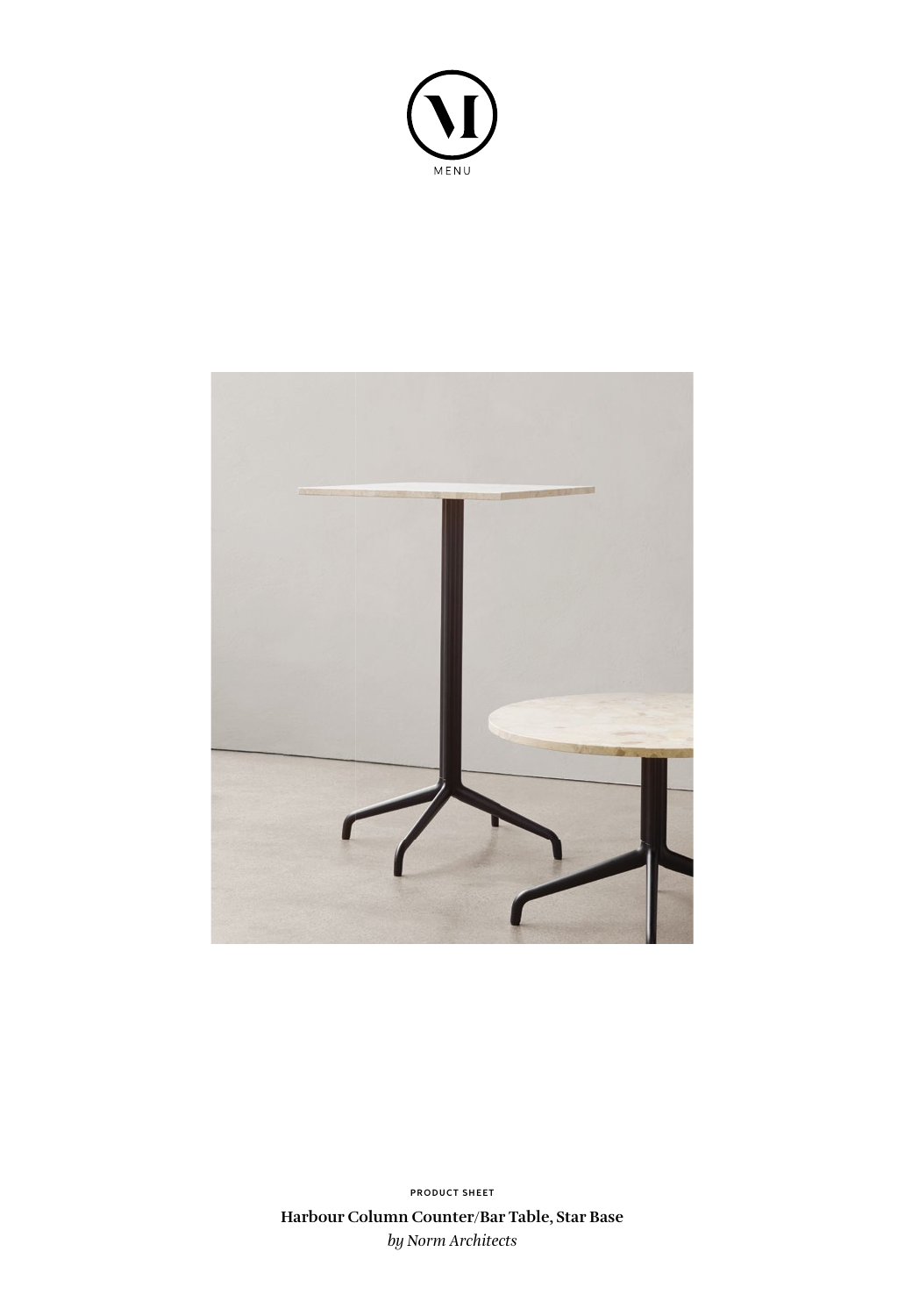## **Harbour Column Counter/Bar Table, Star Base**

## **PRODUCT OPTIONS**

Star-shaped, black powder coated aluminium and steel base in two heights with round or rectangular tabletop in kunis breccia, estremoz marble, black painted oak or linoleum.

**BY NORM ARCHITECTS** BY NORM ARCHITECTS **BY NORM ARCHITECTS** 

**Harbour Column Counter/Bar Table, Star Base**

**TECHNICAL SPECIFICATIONS** 

column is made of extruded aluminium. The top plate for mounting the tabletop to the base, is made from flame cut steel. The tabletops are CNC milled. The tabletop in kunis breccia and estremoz marble is treated with a sealer.

**COLOUR**

#### **Base**  Black (RAL 9005)

**Tabletop** Black (RAL 9005) Charcoal (RAL 7012) Off white (Estremoz marble)

Sand (Kunis breccia)

**GLOSS** Gloss 10,20

#### **M AT E R I A LS**

**Base**

Cast, extruded aluminium, steel

**Tabletop**

Kunis breccia stone, estremoz marble, MDF and forbo linoleum or MDF and painted oak veneer.

**W E I G H T** 

**MATERIALS & MAINTENANCE** Please visit menuspace.com for materials and care and maintenance instructions.

**Star Base** 3,5 kg / 7,7 lb

**Column Counter** 2,5 kg / 5,5 lb

**Column Bar** 2,8 kg / 6,2 lb

**Topplate** 6,4 kg / 14,1 lb

**Tabletop oak or linoleum** Ø60: 8 kg / 17,6 lb Ø80: 9 kg / 19,8 lb 70x60: 8,5 kg / 18,7 lb

**Tabletop marble or stone** Ø60: 28 kg / 61,7 lb Ø80: 52,8 kg / 116,4 lb 70x60: 36 kg / 79,4 lb

**TEST** N / A

| <b>PRODUCT TYPE</b><br>Counter and bar table |                            |  |
|----------------------------------------------|----------------------------|--|
| <b>ENVIRONMENT</b><br>Indoor                 |                            |  |
| <b>DIMENSIONS</b>                            |                            |  |
| Counter                                      | Bar                        |  |
| H: 93 cm / 36.6"                             | H: 103 cm / 40.6"          |  |
| 0:60 cm / 23,6"                              | $Q: 60 \text{ cm} / 23.6"$ |  |
| H: 93 cm / 36.6"                             | H: 103 cm / 40,6"          |  |
| 0:80 cm / 31,5"                              | 0:80 cm / 31,5"            |  |
| H: 93 cm / 36.6"                             | H: 103 cm / 40,6"          |  |
| W: 70 cm / 27.6"                             | W: 70 cm / 27.6"           |  |
| D: 60 cm / 23,6"                             | D: 60 cm / 23,6"           |  |

**C E RT I F I CAT I O N S** TSCA title VI compliant **PACKAGING TYPE** Brown box

#### **PACKAGING MEASUREMENTS (H x W x D)**

**Star Base** 22 cm x 51 cm x 51 cm / 8,7 " x 20,1" x 20,1"

**Column Counter (H x Ø)** 75 cm x 7 cm / 29,5" x 2,8"

**Column Bar (H x Ø)** 105 cm x 7 cm / 21,7" x 2,8"

**Topplate** 6 cm x 48 cm x 48 cm / 2,4" x 18,9" x 18,9"

**Tabletop oak or linoleum Ø60** 6 cm x 65 cm x 65 cm / 2,4" x 25,6" x 25,6"

**Tabletop oak or linoleum Ø80** 6 cm x 85 cm x 85 cm / 2,4" x 33,5" x 33,5"

**Tabletop oak or linoleum 70x60** 6 cm x 75 cm x 65 cm / 2,4" x 29,5" x 25,6"

**Tabletop marble or stone Ø60** 70 cm x 70 cm x 10 cm / 27,6" x 27,6" x 4"

**Tabletop marble or stone Ø80**  90 cm x 90 cm x 10 cm / 35,4" x 35,4" x 4"

**Tabletop marble or stone 70x60** 80 cm x 70 cm x 10 cm / 31,5" x 27,6" x 4"

#### **TABLETOP**







| <b>TABLETOP</b>                                 |
|-------------------------------------------------|
|                                                 |
| <b>BLACK PAINTED OAI</b>                        |
|                                                 |
|                                                 |
| ESTREMOZ MARBLE                                 |
| <b>BASE</b>                                     |
|                                                 |
| <b>BLACK POWDER CO</b><br>ALUMINIUM & STEEI     |
|                                                 |
|                                                 |
|                                                 |
|                                                 |
|                                                 |
|                                                 |
|                                                 |
|                                                 |
|                                                 |
|                                                 |
|                                                 |
|                                                 |
| Harbour Column Bar To<br>Harbour Bar Chair, Bla |

### **BAS E**



**BLACK POWDER COATED** ALUMINIUM & STEEL

Harbour Column Bar Table, Black Steel / Charcoal Linoleum, by Norm Architects Harbour Bar Chair, Black Steel / Hallingdal 65 0270, by Norm Architects

KUNIS BRECCIA STONE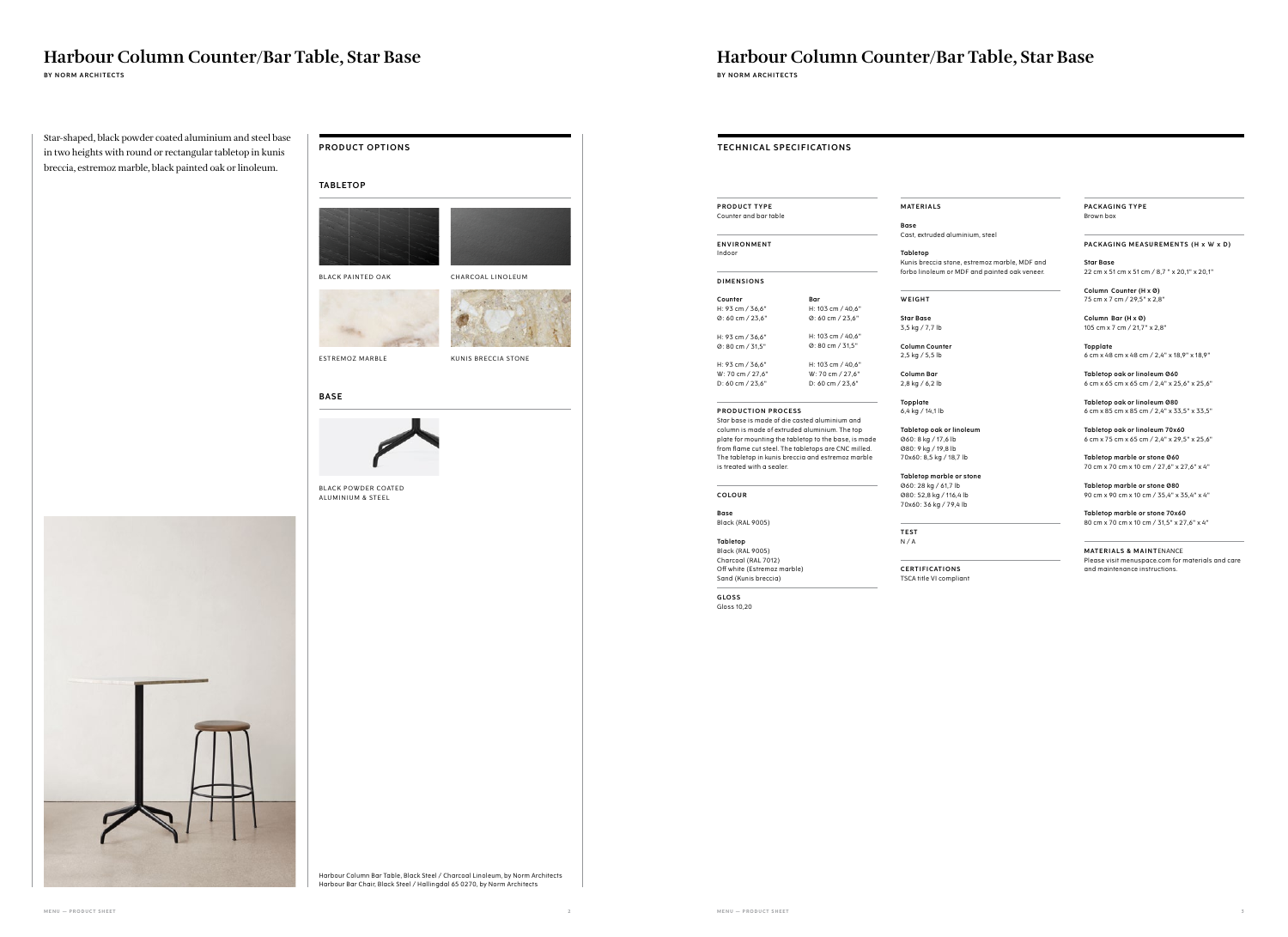**MENU — PRODUCT SHEET 4 MENU — PRODUCT SHEET 5**

**TECHNICAL DRAWING TECHNICAL DRAWING**

**C O U N T E R TA B L E Ø 6 0**

**BY NORM ARCHITECTS** 

#### **COUNTER Ø80**

**COUNTER 70X60**







H: 93 cm / 36,6"